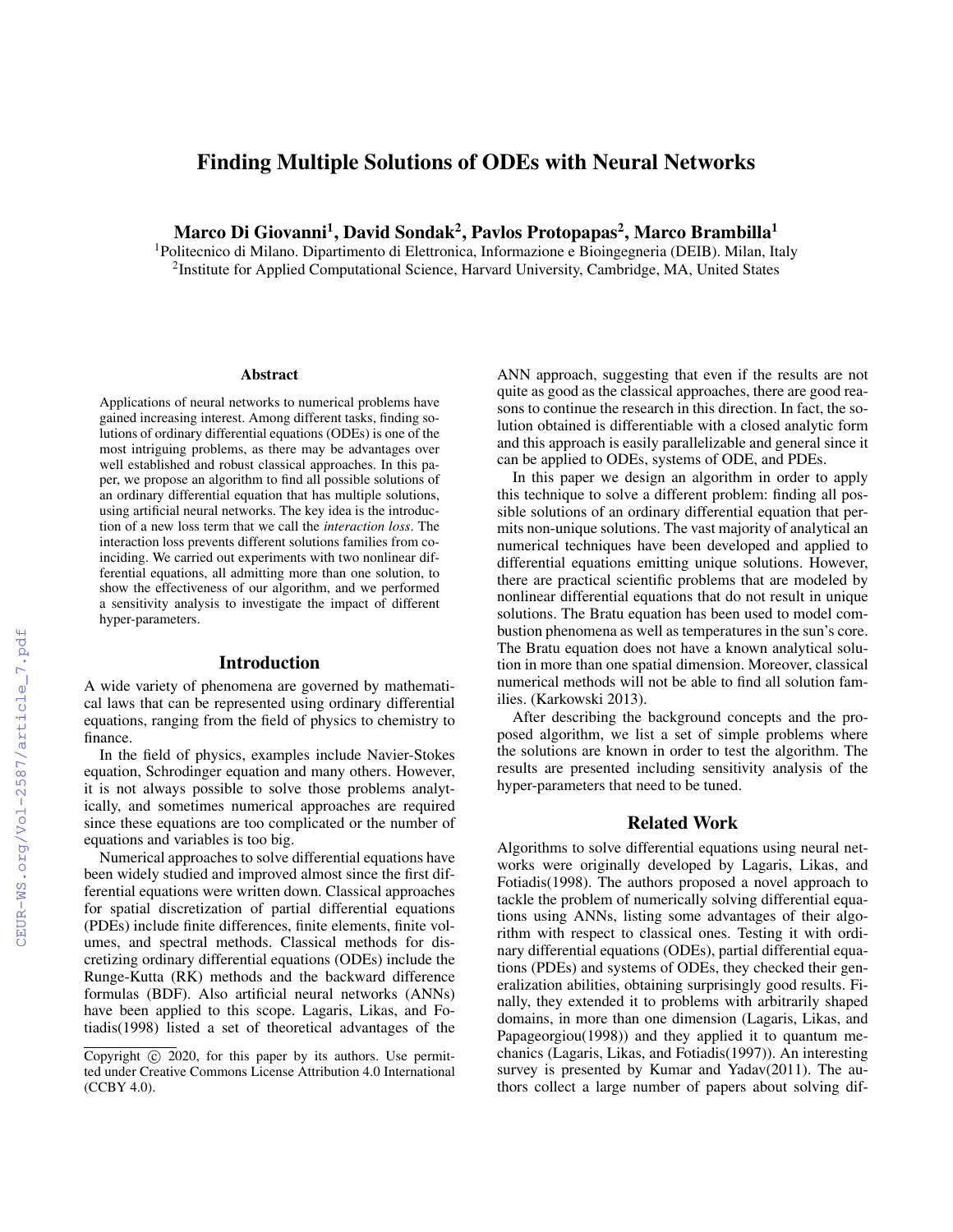ferential equations, focusing on both multi-layer perceptrons and radial basis functions techniques, published between 2001 and 2011. A similar approach, called the Deep Galerkin Method (DGM), was proposed by Sirignano and Spiliopoulos(2018). The authors present an algorithm similar to Galerkin methods, but with neural networks instead of basis functions. Raissi, Perdikaris, and Karniadakis(2019) formulate Physics-informed neural networks, a framework developed to solve two main classes of problems: datadriven solution of PDEs, also inspired by Lagaris, Likas, and Fotiadis(1998), and a data-driven discovery of PDEs, encoding in the neural networks the physical laws that govern a data-set. In another work, Baymani, Kerayechian, and Effati(2010) compare the performance of neural networks with the errors using Aman-Kerayechian method, for obtaining the solutions of Stokes Equation.

As stated before, one of the theoretical advantages of using artificial neural networks to solve ODEs, with respect to classical methods, is that the latter are affected to the curse of dimensionality, while the NN approach scales better with the number of dimensions. E, Han, and Jentzen(2017) analyze this propriety, reformulating the PDEs using backward stochastic differential equations, and applying it to solve the nonlinear Black-Scholes equation, the Hamilton-Jacobi-Bellman equation, and the Allen-Cahn equation.

It is also essential that neural networks incorporate known physical laws. Mattheakis et al.(2019) embed physical symmetries into the structure of the neural network. The symplectic neural network obtained is tested with a system of energy-conserving differential equations and outperforms an unsupervised, non-symplectic neural network.

There is also a new trend investigating dynamical systems, introducing new families of neural networks, characterized by continuous-depth, whose output is computed using black-box differential equation solvers. Their application is different from this work, since they are mainly used for classification tasks (He et al. 2016; Chen et al. 2018; Zhu, Chang, and Fu 2018).

## Background

As described by Lagaris, Likas, and Fotiadis(1998), fully connected feed forward neural networks can be used to compute solutions of differential equations with some advantages and disadvantages with respect to classical approaches. In this section, we briefly expose the background concepts.

### Differential equations

We write a general ODE as,

$$
F(t, u(t), u'(t), u''(t), \ldots) = 0 \tag{1}
$$

where t is the independent variable and  $u(t)$  is the solution of the differential equation. We restrict the scope of the present paper to differential equations of only a single variable and interpret  $t$  as time. Note that  $u'$  represents the first derivative and  $u''$  represents the second derivative. We remark that the differential equation considered herein (1) need not to be separable with respect to  $u'(t)$ , as required in classical Runge-Kutta methods. This is one of the main advantages of using neural networks to solve differential equations with respect to classical approaches. In order to determine  $u(t)$  from (1), one must specify either initial or boundary values. Boundary value problems (BVPs) impose the values of the function at the boundaries of the interval  $t \in [t_0, t_f]$ , e,g.  $u_0 = u(t_0)$  and  $u_f = u(t_f)$ . Initial value problems (IVPs), on the other hand, impose the value of the function and its derivatives at  $t_0$ , e.g.  $u_0 = u(t_0)$ ,  $v_0 =$  $u'(t_0)$ . Both of these approaches can be implemented using neural networks with very little modification to the loss. For example, switching between an IVP and a BVP does not require any modification to the network architecture. One only need adjust the loss function to incorporate the appropriate initial or boundary conditions. Classical methods often require different algorithms for IVPs or BVPs and therefore may require additional code infrastructure. The situation may become more severe when considering PDEs. The neural network architecture will now take in multiple inputs (e.g. space and time) and the loss function will incorprate the appropriate initial and boundary conditions. However, traditional PDE software codes may use multiple algorithms to solve the entire PDE (e.g. time-integration in time and finite elements in space (Seefeldt et al. 2017; Alnæs et al. 2015; Burns et al. 2016).

## Solving ODEs with Neural networks

Following the methodology explained in Lagaris, Likas, and Fotiadis(1998), we use a fully connected feed forward neural network to solve ODEs.

The key idea of this approach is that the neural network itself represents the solution of the differential equation. Its parameters are learnt in order to obtain a function that minimizes a loss, forcing the differential equation to be solved and its boundary values (or initial conditions) to be satisfied. Firstly, the architecture of the neural network has to be selected, setting the number of layers, the number of units per layer and the activation functions. Fine-tuning these parameters and testing more complex architectures can be done to better approximate the loss functions. However, for the purpose of this work, we fix the architecture of the neural network selecting the one that we believe is suitable enough for the differential equations selected, by manually inspecting the validation loss. Too small architectures could be unable to model the target function, while bigger architecture could be harder to train. For ODEs, the neural network only has a single input: the independent variable  $t$  at several discrete points  $t_i$ . The output of the neural network represents the value of the function that we want to learn. Since we are only focusing on scalar equations in the present work, the number of units in the output layer should also be one. Automatic differentiation (Corliss et al. 2002) is used to compute exact derivatives with respect not only to the parameters of the network, but also to the inputs to the neural network (here  $t$ ). The training process of the neural network is accomplished by tuning the parameters of the neural network to minimize a loss function. In the current problem, the loss function is simply the differential operator acting on the predicted func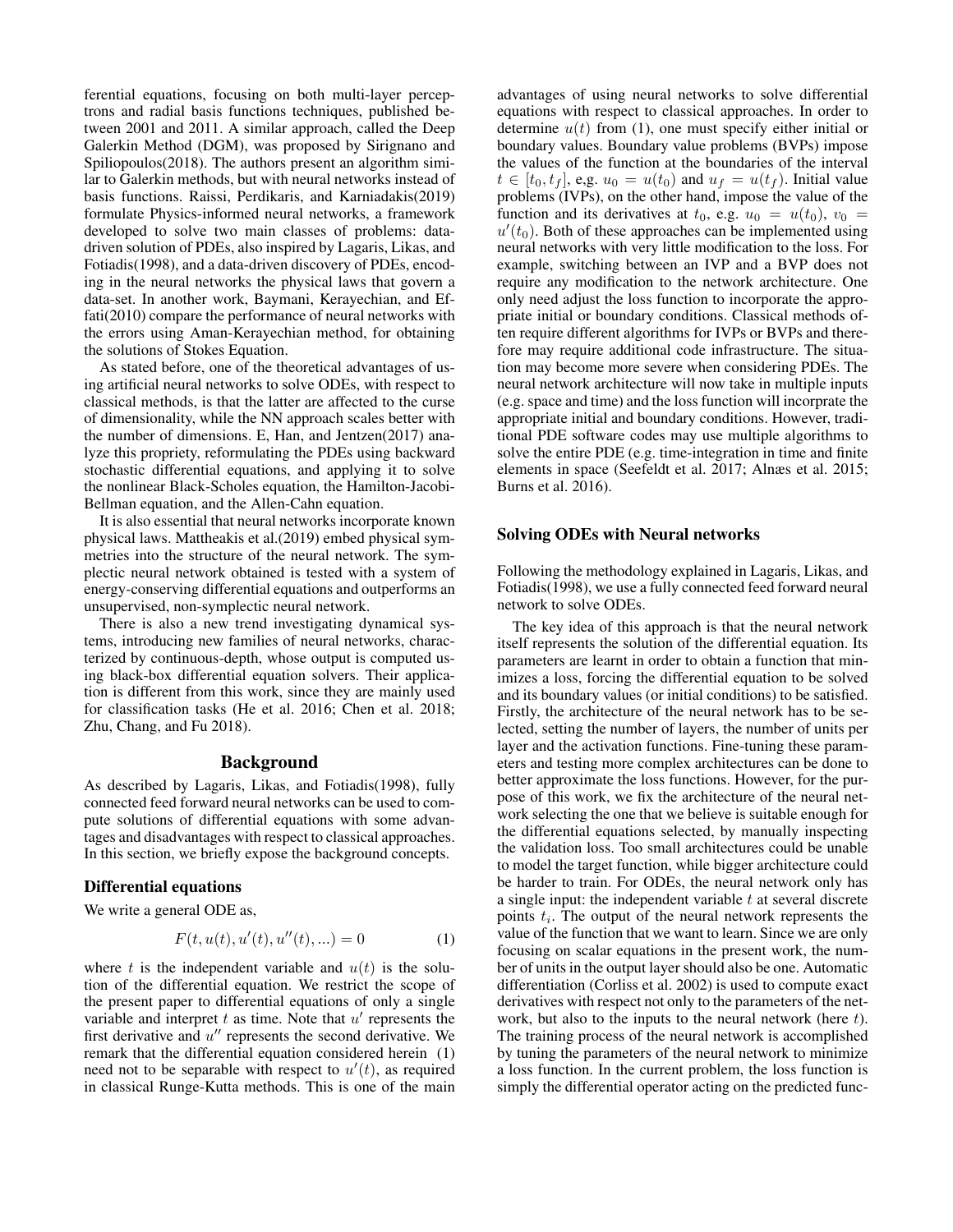tion. That is,

$$
\mathcal{L}_{ODE} = \sum_{i} F(t_i, u(t_i), u'(t_i), u''(t_i), \ldots)^2.
$$
 (2)

We note that this method is related to the Galerkin Least-Squares method where the residual is evaluated at discrete points (similar to a collocation method). A function that guarantees  $F(\cdot) = 0$  everywhere is said to satisfy the differential equation. In practice, the best case is that the neural network will find a function  $u^*(t)$  that minimizes (2) by obtaining values for the residual close to zero.

To train the neural network, we pick a set of  $n_{train}$  points belonging to the domain in which we are interested  $[t_0, t_f]$ . In this work we consider equally spaced points, although this is not required. We perform a forward pass of the network which provides the function approximation and calculate the derivatives as required by the differential operator through automatic differentiation. The forward pass is completed by computing the loss via (2). The weights and biases of the network are updated with the gradient descent algorithm via application of the backpropagation algorithms. This process is repeated until convergence or until the maximum number of epochs is reached. The output of the process is the function that obtains the lowest loss calculated using an evaluation set, picking  $n_{val}$  points equally spaced in the same domain.

A critical consideration is to realize the specified initial and/or boundary conditions. To encode boundary values or initial conditions, we use the method described by Sirignano and Spiliopoulos(2018). We add a term in the loss function evaluating the squared distance between the actual value of the function at its boundaries and the imposed values. In the case of BVPs this additional loss function is,

$$
\mathcal{L}_{BV} = (u(t_0) - u_0)^2 + (u(t_f) - u_f)^2. \tag{3}
$$

In the case of IVPs, the new loss function is,

$$
\mathcal{L}_{IC} = \sum_{n=0}^{n_{ord}-1} \left( u^{(n)}(t_0) - v_0^{(n)} \right)^2 \tag{4}
$$

where  $n_{ord}$  is the order of the differential operator,  $u^{(n)}$  is the  $n^{\text{th}}$  derivative of the function u and  $v_0^{(n)}$  is the initial value corresponding to the  $n<sup>th</sup>$  derivative. For example, for a second order IVP, the loss would contain  $v_0^{(0)}$  and  $v_0^{(1)}$ .

The total loss is,

$$
\mathcal{L} = \mathcal{L}_{ODE} + \mathcal{L}_{\mathcal{I}} \tag{5}
$$

where  $\mathcal{L}_\tau$  is given by (3) or (4) depending on the context of the problem.

In some applications, it may be necessary to introduce a penalty parameter before  $\mathcal{L}_{\tau}$  to mitigate different scalings between  $\mathcal{L}_{ODE}$  and  $\mathcal{L}_{\mathcal{I}}$ . In the present work, we fix the penalty parameter to unity and note that this did not interfere with the current results. It may be necessary to tune this penalty parameter for more complicated problems.

## Equation library

The proposed approach is tested on two nonlinear differential equations. Each of these equations is known to admit multiple families of solutions.

Clairaut equation The general Clairaut equation is

$$
u(t) = tu'(t) + f(u'(t)), \quad u(0) = u_0 \tag{6}
$$

where  $f$  is a known nonlinear function Ince(1956). There are two families of solutions to (6). The first is a line of the form,

$$
u(t) = Ct + f(C)
$$
 (7)

where is determined by the initial conditions. The second family of solutions can be represented in parametric form as,

$$
\begin{cases} t(z) = -f'(z) \\ u(z) = -zf'(z) + f(z). \end{cases}
$$
 (8)

In this work, we will consider two forms for the function f. The first form is,

$$
f(u'(t)) = \frac{1}{u'(t)}\tag{9}
$$

which can be written in the form of  $(1)$  as,

$$
F(t, u(t), u'(t)) = tu'(t)^{2} - u(t)u'(t) + 1 = 0
$$
 (10)

With  $u(1) = 2$ , the two separate solutions are,

$$
u_1(t) = 2\sqrt{t} \tag{11a}
$$

$$
u_2(t) = t + 1 \tag{11b}
$$

For the second problem we select,

$$
f(u'(t)) = u'(t)^3
$$
 (12)

which can be written as,

$$
F(t, u(t), u'(t)) = tu'(t) - u(t) + u'(t)^3 = 0.
$$
 (13)

This problem has three distict solutions. With  $u(-3) = 2$ , the three solutions are,

$$
u_1(t) = 2\left(-\frac{t}{3}\right)^{\frac{3}{2}}\tag{14a}
$$

$$
u_2(t) = 2t + 8\tag{14b}
$$

$$
u_3(t) = -t - 1 \tag{14c}
$$

1D Bratu problem The one-dimensional Bratu problem is

$$
u''(t) + Ce^{u(t)} = 0, \quad u(0) = u(1) = 0. \tag{15}
$$

This ODE has two solutions if  $C < C_{\text{crit}}$  and only one solution if  $C \geq C_{\text{crit}}$ , where  $C_{\text{crit}} \approx 3.51$ . We select  $C = 1$ in the regime where two functions solve the problem (Bratu 1914). The exact analytical solution is

$$
u(t) = 2\ln\frac{\cosh\left(\alpha\right)}{\cosh\left(\alpha(1-2t)\right)}\tag{16}
$$

where  $\alpha$  satisfies

$$
\cosh \alpha = \frac{4}{\sqrt{2C}} \alpha. \tag{17}
$$

For  $C = 1$ , equation (17) has two solutions given by  $\alpha_1 \approx$ 0.379 and  $\alpha_2 \approx 2.73$ , which ultimately results in two solutions for  $(16)$ .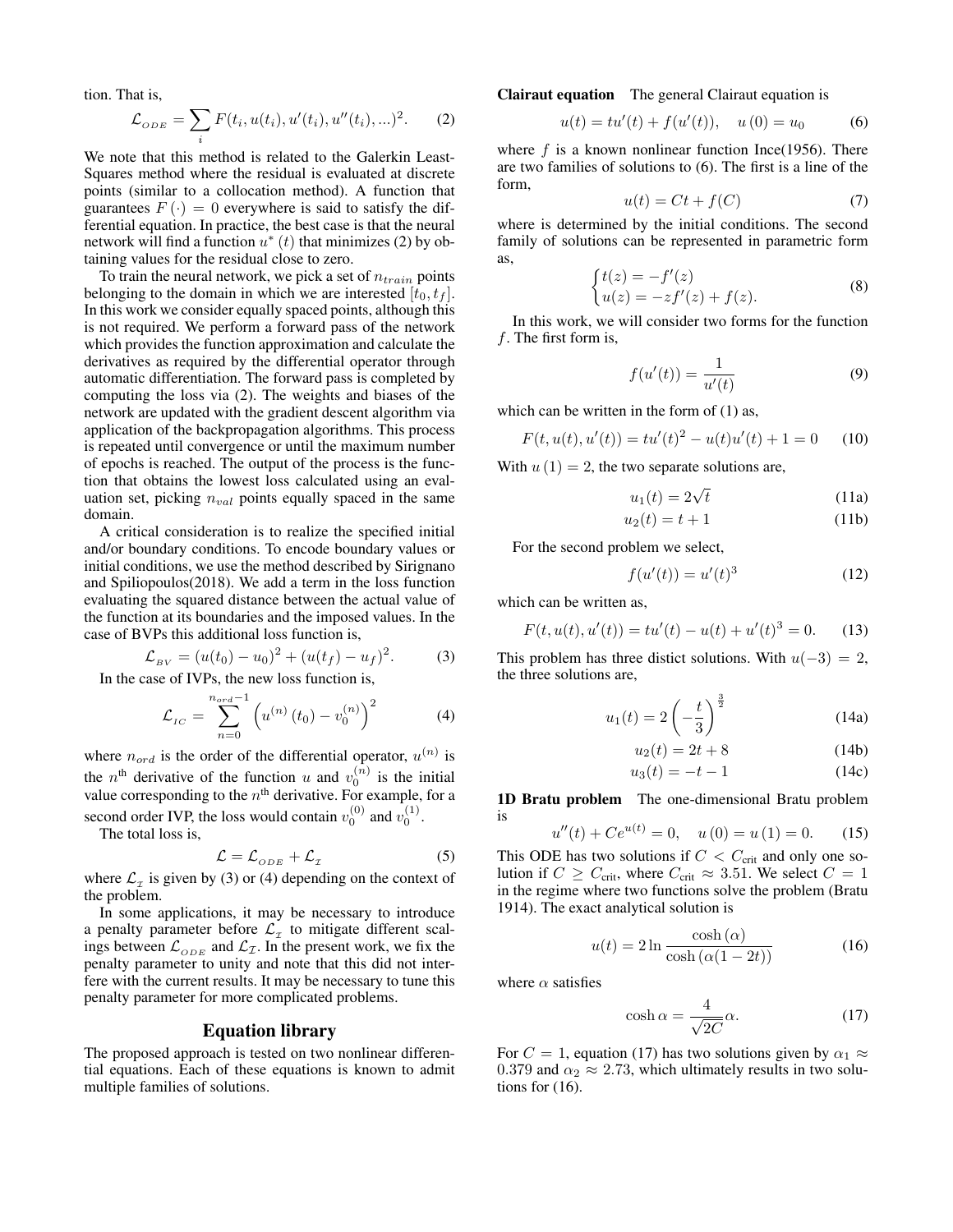## Methodology

In this section, we describe an algorithm that generalizes the method described in section *"Solving ODEs with Neural networks"* to find all families of solutions to a given differential equation.

To find the whole set of solutions of an ODE, we represent each of the N solutions with a different neural network  $u_l(t)$ ,  $l = 1, ..., N$ . Each function  $u_l(t)$  is modelled through a neural network with the same architecture, the same number of layers and the same number of units, but weights are not shared.

The training is done simultaneously, minimizing a loss function,

$$
\mathcal{L} = \sum_{j}^{N} \ell_j \tag{18}
$$

where

$$
\ell_j = \mathcal{L}_{ODE_j} + \mathcal{L}_{I_j} \tag{19}
$$

as in equation 5. Since the neural networks are not "interacting", they will learn one of the possible solutions, but there is no requirement that the learnt solutions will be different. To overcome this shortcoming, we define an interaction function  $g(u_1, u_2)$ , detecting if two predicted functions are close. Given two functions  $u_1(t)$  and  $u_2(t)$ , the value of  $g(u_1, u_2)$  needs to be high if they are similar, while, if they are different, its value should be low. We propose an interaction function of the form,

$$
g_p(u_1, u_2) = \sum_{i}^{n_{train}} |u_1(t_i) - u_2(t_i)|^{-p}
$$
 (20)

where  $p$  is a hyperparameter that controls the separation between the two functions. We propose a new loss function that incorporates this interaction via,

$$
\mathcal{L}_{\text{tot}} = \mathcal{L} + \lambda \sum_{i \neq j} g_p(u_i, u_j) \tag{21}
$$

where  $\mathcal L$  is given by (18) and  $\lambda$  is a hyperparameter setting the importance of the interaction.

Training the neural network with loss defined in (21) could lead to bad results near the boundaries or initial points. This is because the different solution families must be close to each other in those regions, but (21) insists that they should be different. To overcome this problem, we use the modified loss in equation (21) for a training interval  $[n_i, n_f]$ where  $n_i > 0$  and  $n_f < n_{\text{tot}}$ .

To improve the performance of the algorithm, the interaction term can be scaled by a factor dependent on the distance of the point with respect to the boundaries. For example, if we are dealing with an IVP the scaling factor will be  $\frac{t - t_0}{t_f - t_0}$ , so that the interaction is low near  $t_0$ , while it is maximum near  $t_f$ . For BVPs, the procedure is similar, with low values at the borders and high values in the middle of the interval.

The basic training process is as follows. First,  $N$  neural networks are randomly initialized. The first part of the training proceeds for  $n_i$  epochs using the loss in (18). The networks could converge to the same minima or to different ones. After  $n_i$  epochs, the new loss in (21) replaces the loss in (18) and the networks begin to interact through the interaction term. The networks gradually try to converge to solutions of the differential equation while moving away from each other. After  $n_f$  total epochs, the interaction term is removed and the original loss in (18) is used to help each network converge to the real minima. If the second phase of the training separated the functions enough to be near different minima, then they will converge to different solutions. A variant to this approach is to fix one or more of the neural networks during the second part of the training, so that the effect of the interaction is to move the remaining solutions away from the others. For example, if there are two distinct solutions, one will be fixed near a real minimum, while the other will be pushed away. If the number of solutions of the differential equation is lower than the number of neural networks, at least two of them will eventually converge to the same solution.

To explore better the space of solutions, we can gradually increase the strength of the interaction  $\lambda$ . During the second part of the training, the differential equation is gradually neglected and the functions will tend to become more distinct.

**Data:** 
$$
\lambda_0, \lambda_M, loss_M, D_m, k
$$
  
\n $N \leftarrow 1, \lambda \leftarrow \lambda_0, NN_{old} \leftarrow None;$   
\nwhile  $\lambda < \lambda_M$  do  
\n $NN \leftarrow createNN(N);$   
\n $loss, D \leftarrow train(NN);$   
\nif  $\exists i \mid loss_i > loss_M$  then  
\n return  $NN_{old};$   
\nend  
\nif  $\exists i, j \mid D_{ij} < D_m$  then  
\n $|\lambda \leftarrow \lambda * k;$   
\nend  
\nelse  
\n $|NN_{old} \leftarrow NN;$   
\n $N \leftarrow N + 1;$   
\nend  
\nend  
\nreturn  $NN_{old};$ 

Algorithm 1: Complete algorithm

Algorithm 1 depicts the method in detail. We initialize the number of neural networks to 1 and the interaction parameter to  $\lambda_0$ . We train the network and compute the loss and the pairwise distances. The pairwise distances  $D_{ij}$  are calculated using (22).

$$
D_{ij} = \frac{1}{n_{train}} \sum_{l}^{n_{train}} |u_i(t_l) - u_j(t_l)|
$$
 (22)

Then, we check that every final loss is lower than a threshold  $loss_M$ , in order to understand if the algorithm converged or not. If not, it means that the training process must be improved (for example using a better optimization technique, increasing the number of epochs or widening the architecture).

If the final losses are all lower than a threshold, then we check the pairwise distances, to understand if the solutions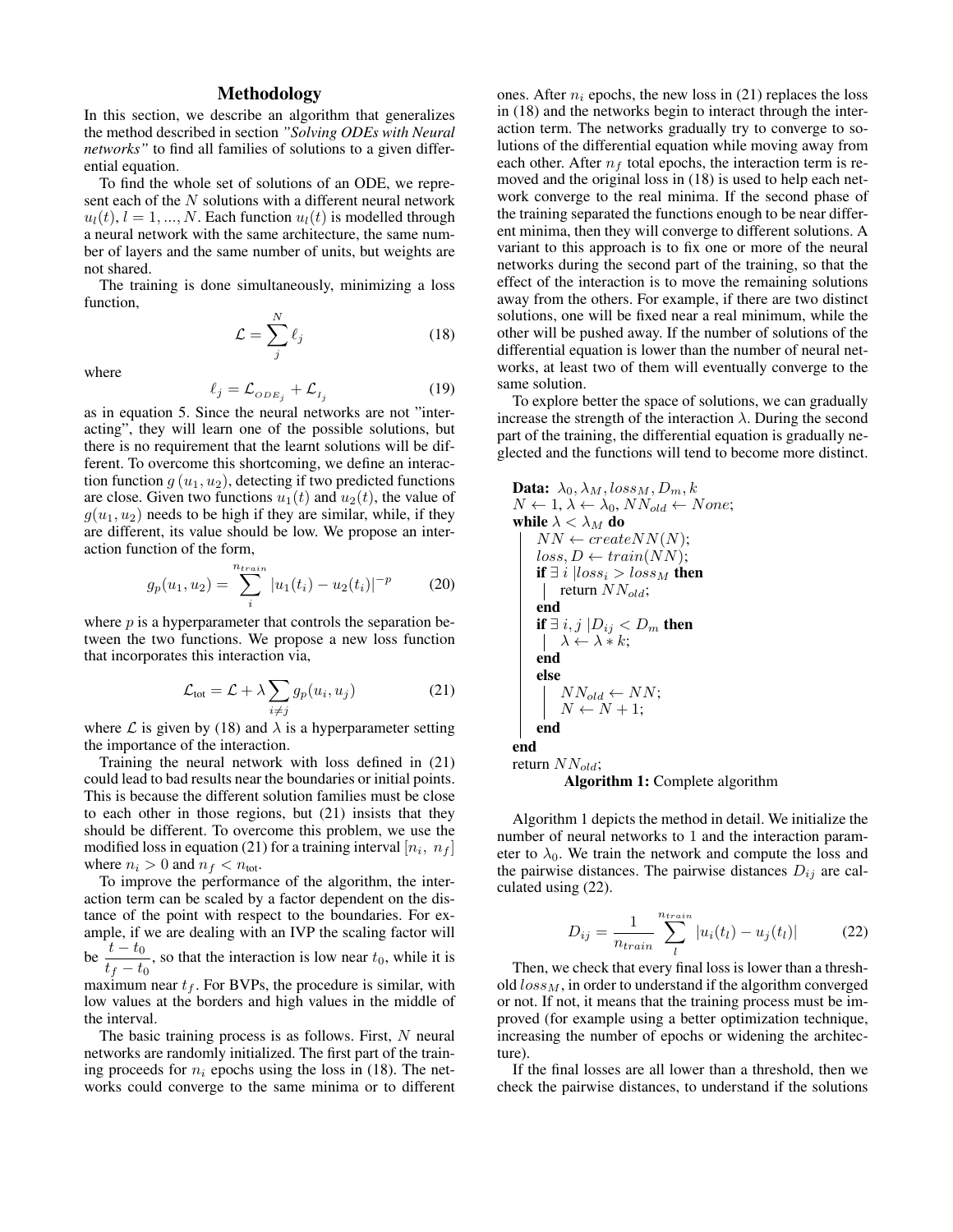obtained are the same or not. If there is at least one couple of solutions that has a distance lower than a fixed threshold  $D_m$ , then it means that those functions converged to the same minimum, thus we increase the strength of interaction by a factor  $k$  and perform again the training. Otherwise, it means that we were able to find at least  $N$  solutions. We increase the number of networks by 1 and rerun the algorithm in order to check if there are more than  $N$  possible solutions. This procedure allows us to calculate all the solutions without knowing their number a priori. To speed up the training, we can use the neural networks learned as initialization of the new ones, so that only one network has to be learned from scratch each time we increase N.

# Results and discussion

In this section the results are presented, followed by a sensitivity analysis of the hyper-parameters selected.

### Neural network architecture

All results were obtained using the same network architecture. The network consists of two fully-connected layers with 8 units per layer and sigmoid activations functions. The architecture also uses a skip connection, which we observed helps with learning linear functions. The network is trained using the Adam optimizer with learning rate  $10^{-2}$ ,  $\beta_1 = 0.99$  and  $\beta_2 = 0.999$ 

### Interaction function analysis

We analyzed different shapes of interaction functions. The results suggest that the interaction function in equation (20) represents fairly well our idea of interaction and can be easily tuned. In figure 1, the shape of the function changing  $p$  is shown, while in figure 2, the interaction functions are shown for different levels of strength  $\lambda$ . While  $\lambda$  increases during the training, we fix the value of  $p = 5$ .



Figure 1: Interaction function at different  $p$  values at  $\lambda = 1$ 

Figure 2: Interaction function at different  $\lambda$  values at  $p = 1$ 

### Quantitative results

The proposed approach is able to successfully find the distinct solutions corresponding to the analytical ones (equations (11), (14), and (16)), up to a threshold of  $10^{-5}$ , calculated as mean squared error for 10000 test points equally spaced in the domains. In figures 3, 4, and 5, the solutions of the three problems are plotted. The real solutions and the ones obtained with the new algorithm are in very good agreement, their difference is not visible.



Figure 3: Solutions of Clairaut equation, first problem (equation 11)

Figure 4: Solutions of Clairaut equation, second problem (equation 14)



Figure 5: Solutions of Bratu problem (equation 16)

## Training phases

Figures 6 and 7 show how the solutions evolve in different training phases on the Clairaut equation, when the loss function changes from equation (18) to equation (21). Figure 6 shows the functions learned after  $n_i = 1000$  epochs. They have not already converged, but we note that they are converging to the same minima. Figure 7 shows the functions learned in  $n_f = 1000$  epochs after the first training phase. The functions learned are not satisfying the differential equation yet, but are distinct enough to converge to different minima that represents the two solutions of the differential equation. The proposed algorithm doesn't guarantee that the solutions will be far enough to reach different minima, if they exist, but increases the chances of not converging to the same one. After the third training phase, the solutions converged (see figure 3).

In figure 8, we plot an example of loss function from the Clairaut problem (problem 1) . The blue line represents the loss in equation (18), while the green one is the total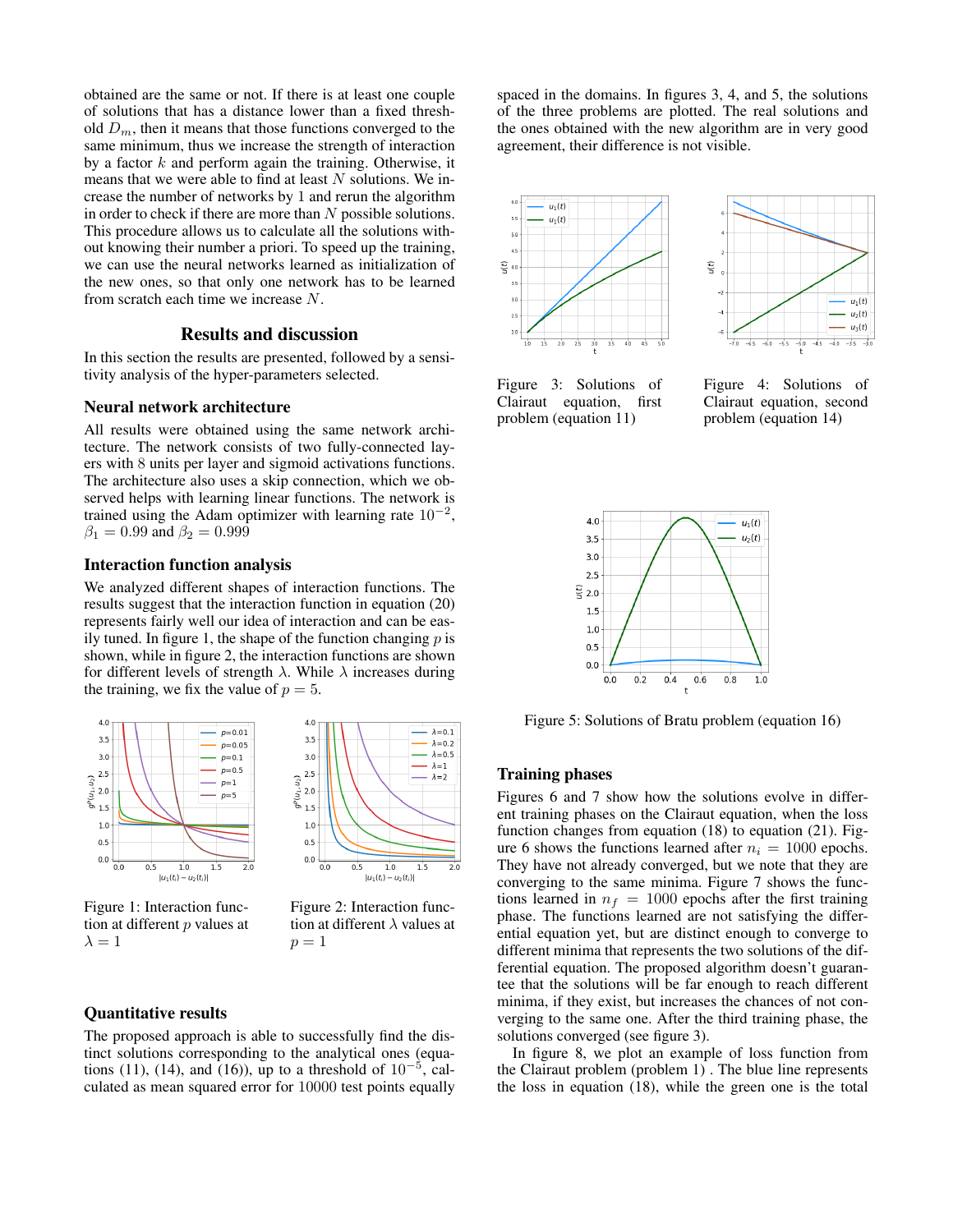

Figure 6: Two solutions of Clairaut equation (problem 1), after the first training phase



Figure 7: Two solutions of Clairaut equation (problem 1), after the second training phase

loss (equation (21)). We notice that they coincide before  $n_i = 1000$  and after  $n_i + n_f = 2000$ , while they are different elsewhere where the algorithm tries to minimize the loss with the interaction term included.



Figure 8: Validation loss during training

## Selection of Hyperparameters

The algorithm described above (algorithm 1) requires as inputs a set of hyper-parameters, that we describe and analyze in this section:

- $\lambda_0$  is the initial strength of the interaction. This is not a sensitive parameter. If not properly tuned, it will only slow down the algorithm without any severe impact on the accuracy of the solutions. The only caution needed is to select it small enough to make the algorithm converge, otherwise the second training phase could move the solutions too far from the minima not to be able to properly converge back to the real solutions. We set this value to  $10^{-1}$ ;
- $k$  is the strength increase and is usually set to 2 in order to double the strength of the interaction at every iteration;
- $\lambda_M$  is the maximum strength to try, usually set as a stopping condition. We should be careful to set it not too small, since the second training phase should separate the solutions enough to make them converge to different minima, but not too high in order to not spend to much time in the training phase (the higher  $\lambda_M$ , the higher the number of iterations of the loop). We set this value to 10;
- $loss_M$  is the maximum value of the loss so that we know the algorithm converged (the functions learned satisfy the differential equation). We set it to  $10^{-4}$ ;
- $D_m$  is the most important hyper parameter to set since it defines if two learned functions are the same or not. If this value is too low, then two functions will be considered different even if they are actually the same, while if it is set too high then two real solutions too close to each other will be viewed as the same leading to an error. This parameter is analyzed in more detail in the following section.

**Analysis of**  $D_m$  In figure 9, we show how a wrong selection of  $D_m$  leads to wrong results. If we set  $D_m = 10^{-2}$ , a value too low, the algorithm finds more solutions than the real ones. All the functions shown in the figure have loss less than  $loss_M$  and are therefore considered solutions of the differential equation. However, they are distant more than  $D_m$ from each other so they are not considered the same solution.

If we pick  $D_m$  too high, the distinct solutions could be considered as the same and the algorithm will not be able to detect both of them. For example, since for Clairaut equation (problem 1), the average distance of the two solutions is  $D^* \approx 0.61$  in the range [1, 5], setting  $D_m \ge D^*$  will lead to wrong results.



Figure 9: Example of  $D_m$  value set too low for Clairaut equation (problem 1)

#### Conclusion

In this paper, we designed a novel algorithm to find all possible solutions of a differential equation with non-unique solutions using neural networks. We tested the accuracy applying it to three simple nonlinear differential equations that we